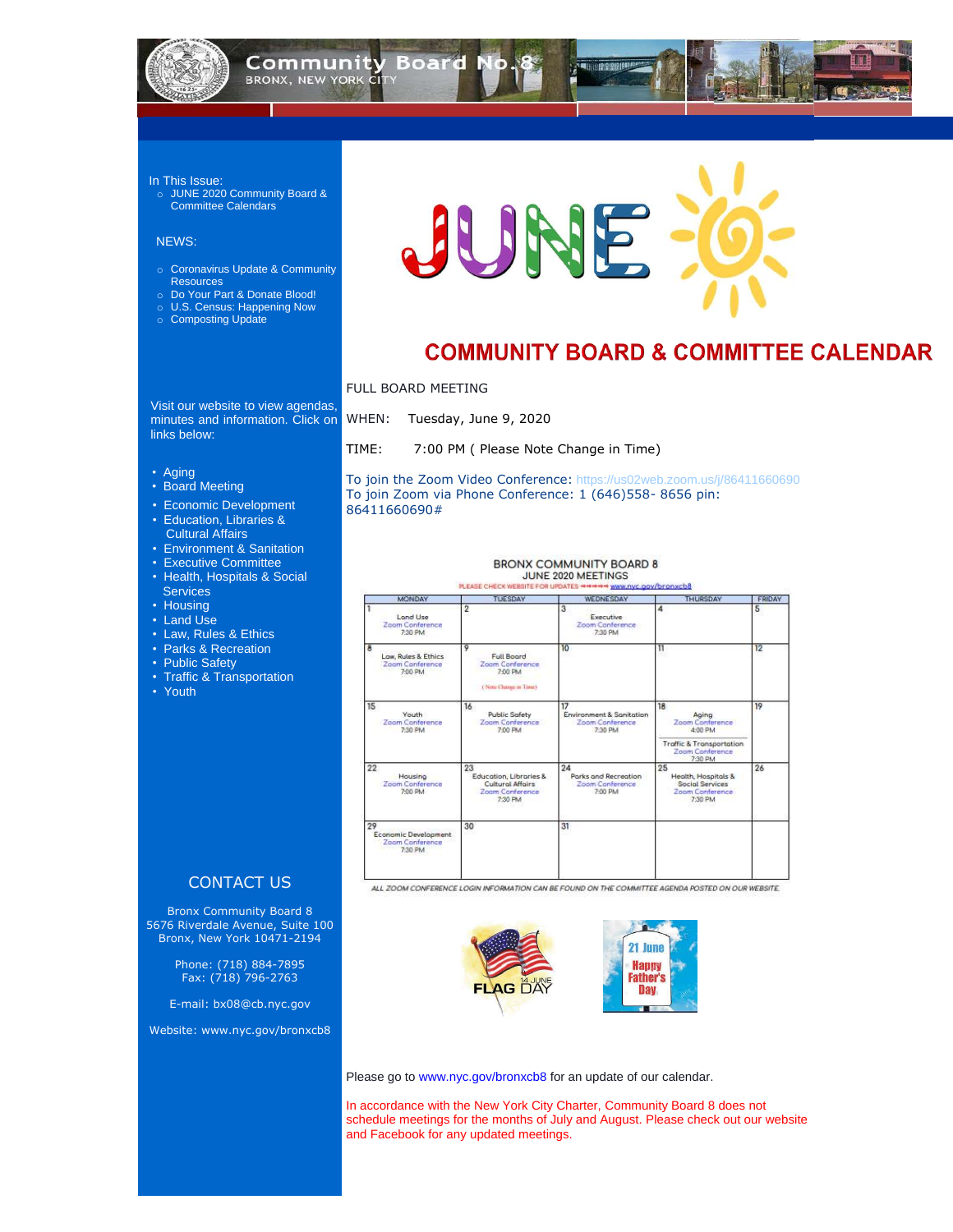### Office Staff

CIARA GANNON District Manager

TANIA OCHOTECO Community Coordinator

PABLO ROMANO Community Associate

FOLLOW US FOR UPDATES (Click on logo below)





#### o **Coronavirus Updates:**

As you are aware, the City is currently responding to the novel coronavirus, and we want to make sure that you are provided with the most up-to-date information.

#### **Tips for Using Face Coverings:**



**Remember: All New Yorkers are required to wear a mask or face covering when out in public and in situations where a 6-foot distance from others cannot be maintained.**

# **For Real Time Updates Text COVID to 692-69**

**Testing Sites: [Find a Testing Site Near You](https://coronavirus.health.ny.gov/covid-19-testing)**

**Multisystem Inflammatory Syndrome in Children (MIS-C**

| If your child has symptoms contact your doctor<br>immediately. Call 311 if you need a doctor. |  |
|-----------------------------------------------------------------------------------------------|--|
| Common symptoms include<br>Persistent fever                                                   |  |
| Irritability or sluggishness<br>Abdominal pain, diarrhea, vomiting                            |  |

Multisystem inflammatory syndrome in children (MIS-C) is a new health condition associated with COVID-19 that is appearing in children in New York City and elsewhere. The syndrome was previously called pediatric multisystem inflammatory syndrome or PMIS. MIS-C is like other serious inflammatory conditions such as Kawasaki disease and toxic shock syndrome.



Children with MIS-C can have problems with their heart and other organs and need to receive medical care in a hospital. MIS-C is a rare condition. However, because children with this syndrome may become seriously ill, it is important that parents know the signs and symptoms their children may have, so they can get help right

Most children have fever lasting several days, along with other symptoms. Other common symptoms include: • Irritability or decreased activity • Abdominal pain without another explanation • Diarrhea • Vomiting • Rash • Conjunctivitis (red or pink eyes) • Poor feeding • Red, cracked lips or red, bumpy tongue that looks like a strawberry • Swollen hands and feet, which might also be red

Call your child's doctor immediately if your child has a persistent fever plus any of the above symptoms. If your child is severely ill, go to the nearest emergency room or call 911 immediately.

### **Housing:**

If you or somebody you know are facing eviction please know that Eviction Orders have been suspended statewide indefinitely. This means that during this health crisis, landlords can't sue, there will be no evictions, and all courts that hear eviction cases are closed. The moratorium applies to both residential tenants (in all types of housing) and commercial tenants. The Right to Counsel NYC Coalition has made an FAQ section available on their **[website](https://www.righttocounselnyc.org/moratorium_faq)** to address questions about the eviction moratorium. You can also always call the Housing Court Answers hotline at 212- 962-4795 with any questions.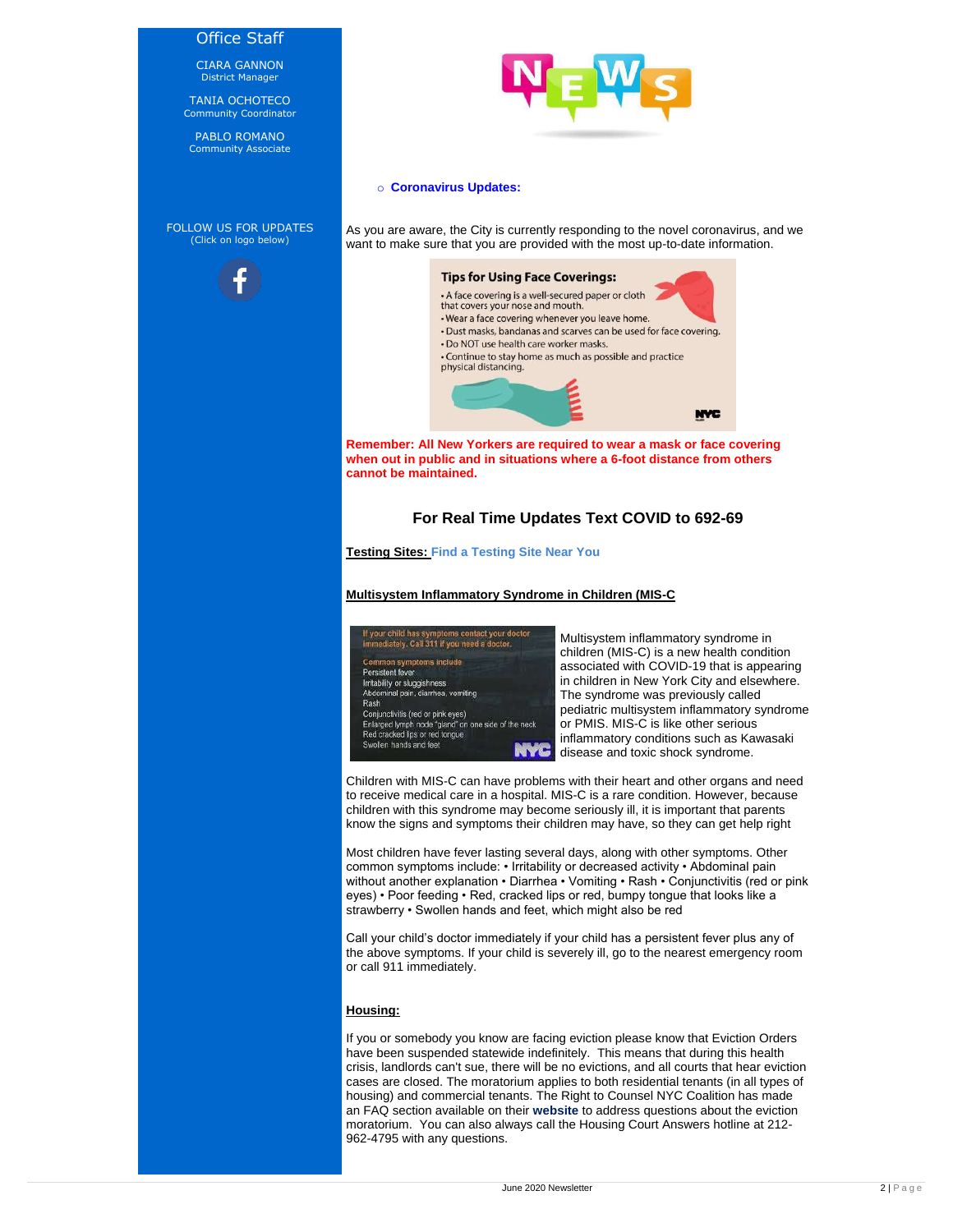NYCHA Updates: For more information about NYCHA please click **[here.](http://nychanow.nyc/)**

New York City will be distributing 74,000 Air Conditioners to New York City's most vulnerable. Eligible New Yorkers will be identified by NYCHA, the city's Department for the Aging (DFTA), Human Resources Administration (HRA) and Department of Housing Preservation and Development (HPD).

Community Board 8 is pleased to announce the translation into Spanish and publication of our Housing Resource Guide, a guide that is a directory to assist residents with all manner of housing needs. Since we cannot distribute to groups or at meetings as in the past, if you would like a copy, please notify us and we will mail you one. Also note that the guide in English and Spanish are on the Community Board's **[Website](https://www1.nyc.gov/assets/bronxcb8/pdf/housing_resource_guide_signed.pdf).**

#### **Education:**

All schools in New York City have been closed until the new school year in September and students are learning from home. For DOE remote learning information click **[here.](https://facebook.us18.list-manage.com/track/click?u=7bb6a2e67ca3f7b91a8d7ecc3&id=28717a98a7&e=9cbce6187d)**

The online tutoring service Varsity Tutors is offering free **[live classes](https://facebook.us18.list-manage.com/track/click?u=7bb6a2e67ca3f7b91a8d7ecc3&id=01329734bf&e=9cbce6187d)** and **[virtual](https://facebook.us18.list-manage.com/track/click?u=7bb6a2e67ca3f7b91a8d7ecc3&id=780b9a9532&e=9cbce6187d)  [summer camps](https://facebook.us18.list-manage.com/track/click?u=7bb6a2e67ca3f7b91a8d7ecc3&id=780b9a9532&e=9cbce6187d)** to support parents and students during this crisis.

AT&T has opened registration for their "**[Summer Learning Academy,](https://facebook.us18.list-manage.com/track/click?u=7bb6a2e67ca3f7b91a8d7ecc3&id=6b173bafd7&e=9cbce6187d)"** a free online certificate program for college students with 80 hours of coursework in business subjects.

**Parks:** If you choose to visit one of our local parks, please continue to practice social distancing and maintain a 6 ft distance with other park-goers. Park facilities are being cleaned and disinfected daily. For more information and changes to local parks **[click here](https://www.nycgovparks.org/about/health-and-safety-guide/coronavirus).** NYC parks and beaches are open, although swimming is not allowed at NYC beaches.

#### **Small Businesses:**

Small Business Services is offering New York City businesses support such as grants. And other financial assistance to New York City's small businesses. For more information, **[click here.](https://www1.nyc.gov/assets/sbs/downloads/pdf/businesses/covid19/covid19biz-resources.pdf)** Time is of the essence, so if you plan on seeking relief please do so as soon as possible. Additional resources for local businesses can be found **[here](https://www1.nyc.gov/site/sbs/businesses/covid19-business-tips-faqs.page).**

**We urge residents to support open local businesses during this time.**



**New York Public Library:** All Public Libraries have been temporarily closed, but they are offering great programs and resources. Learn how to access the library's digital remote resources **[here](https://www.nypl.org/about/remote-resources).** The Library is also offering free tutoring for children. Daily homework help is available from 2pm-11pm in both English and Spanish. **[Click here](https://www.nypl.org/about/remote-resources/kids-and-teens/homework-help-brainfuse)** for more information on tutoring and homework help.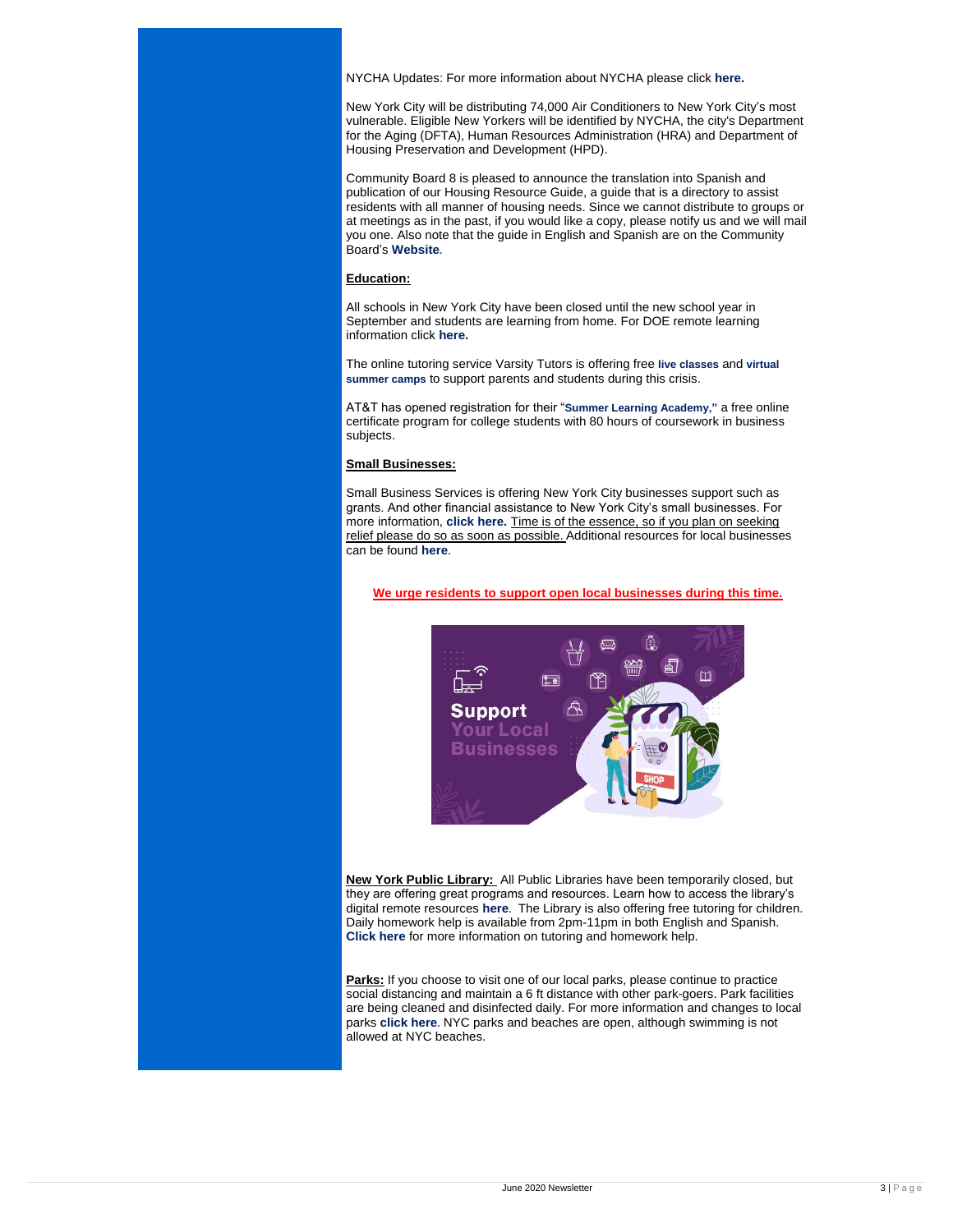**Take Out Don't Hang Out:** The Governor's Executive Order of May 22, 2020 allows gatherings of up to 10 people, but does NOT change current State restrictions on restaurants and bars. Restaurants and bars are still limited to take out and delivery.

# **TAKE OUT...DON'T HANG OUT Social Distancing Guidelines for Restaurant and Bar Takeout**

**Should you have any questions regarding Coronavirus and cannot find an answer, please reach out to The Bronx Community Board 8 Office at (718)884- 3959 or [bx08@cb.nyc.gov](mailto:bx08@cb.nyc.gov)**.

Thank you for supporting your local business.



# **KEEP PHYSICAL SPACE TO STOP** THE SPREAD OF CORONAVIRUS

### o **Do Your Part & Donate Blood!**



There is a national blood shortage because blood drives are being canceled.

Please make an appointment at the **[New](https://nybloodcenter.org/)  [York Blood](https://nybloodcenter.org/) Center** to see how you can help. [New York Blood Center](https://facebook.us18.list-manage.com/track/click?u=7bb6a2e67ca3f7b91a8d7ecc3&id=645ab77d25&e=9cbce6187d) donor centers are no longer accepting walk-ins. You must make an [appointment](https://facebook.us18.list-manage.com/track/click?u=7bb6a2e67ca3f7b91a8d7ecc3&id=5c411dcb62&e=9cbce6187d) at the center you wish to visit or call 800-933- 2566.

Healthy individuals

are encouraged to donate to maintain a ready blood supply. #DonateToday

For New Yorkers who have recovered from coronavirus and were tested before March

7th, **please consider donating your blood plasma to save another New Yorker's life.** You can sign up for plasma donation [here](https://facebook.us18.list-manage.com/track/click?u=7bb6a2e67ca3f7b91a8d7ecc3&id=7a036f6909&e=9cbce6187d) or email your information to [covidserumtesting@mountsinai.org.](mailto:covidserumtesting@mountsinai.org)

You can also donate blood plasma through the Red Cross **[here.](https://www.redcrossblood.org/give.html/find-drive?scode=RSG00000E017&cid=brand&med=cpc&source=google&gclid=Cj0KCQjwka_1BRCPARIsAMlUmEr_a1IS9R78STmWxkqyIMSNudyf8yjb7V9pS1iaujKurXgGWnouT1waApo_EALw_wcB&gclsrc=aw.ds)** 



# THE TIME TO **GIVE BLOOD IS NOW**